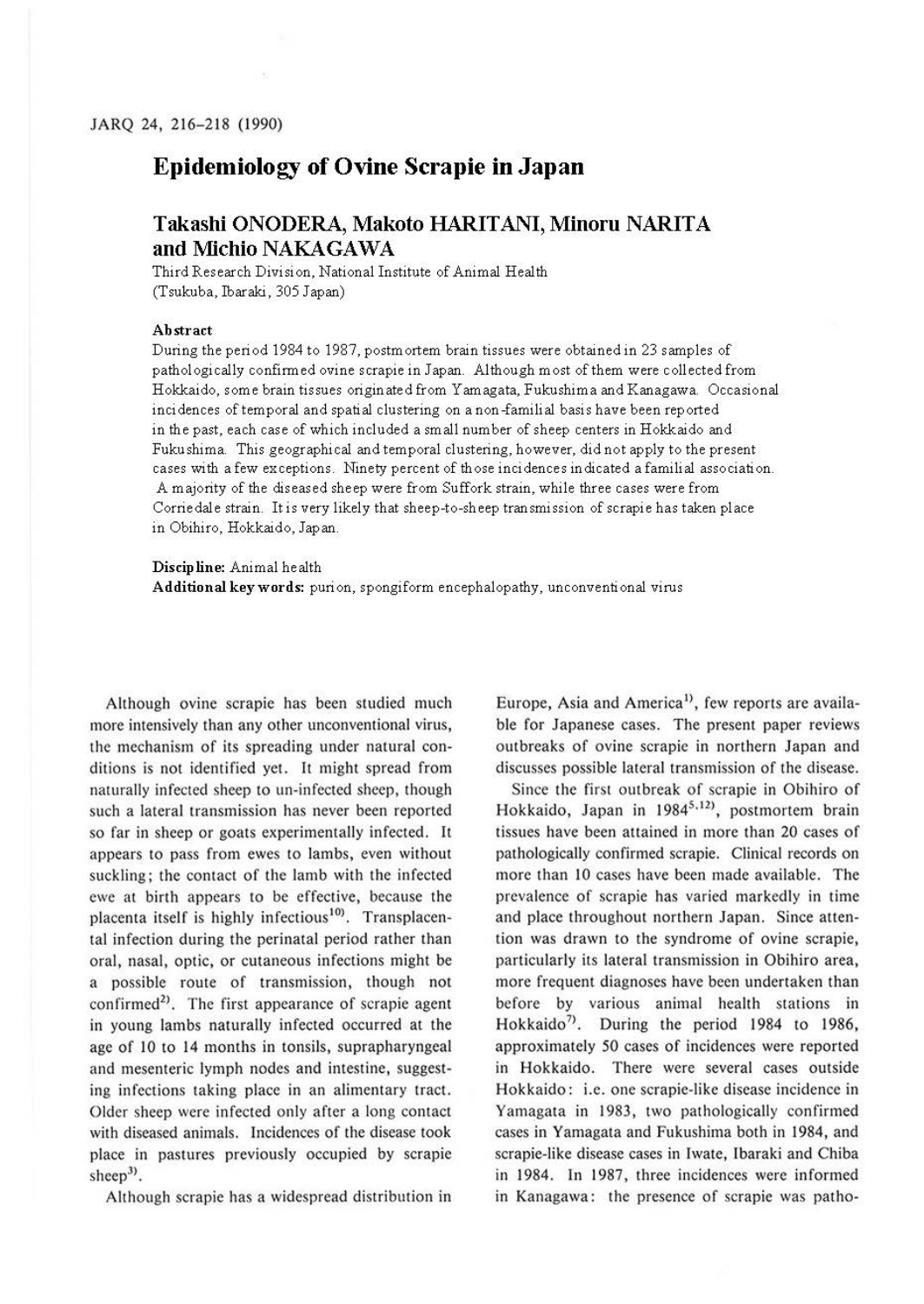logically confirmed in one of them through brain tissue inspections (Fig. I). In regard to the duration of ovine scrapie disease, it is a 3- to 6-month period on an average.

It was earlier reported that occasional incidences of temporal and spatial clustering had taken place on a non-familial basis in a few sheep centers in Hokkaido and Fukushima. This geographical and temporal clustering, however, did not apply to a majority of the cases as mentioned above. It was recognized that 90% of those incidences were familial. The diseased sheep were mostly from Suffork strain, and three cases were from Corriedale strain. It is quite probable that sheep-to-sheep transmission of scrapie took place in Obihiro, Hokkaido, since approximately 50 cases in Suffork and three cases in Corriedale originated from the sheep in Obihiro or those transferred from there<sup>9)</sup>.

Natural scrapie in sheep is pathologically characterized by the presence of vacuolated neurons and extensive astrogliosis. In the cases as memioned above, the presence of amyloid plaques is rare. A



Fig. I. Distribution of scrapie-affected sheep by prefecture, 1984 to 1987